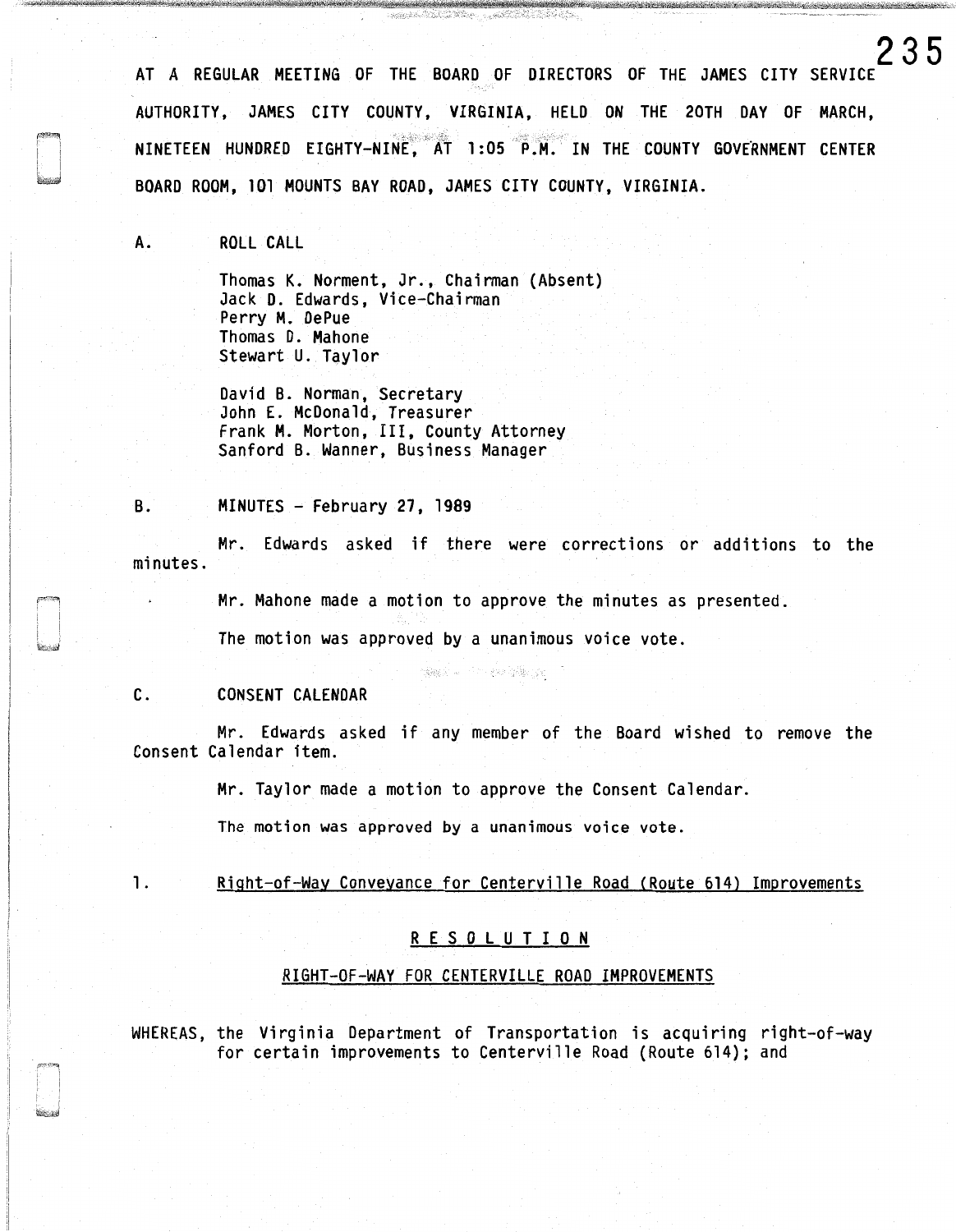- WHEREAS, the James City Service Authority is the owner of a well lot fronting on Centerville Road (Route 614) from which approximately 0.067 acres of right-of-way are required for the Centerville Road improvements, said right-of-way being southeast of survey centerline Station<br>137+60+ to survey centerline Station 139+09+ as shown on Sheet 11 of the Route 614, State Highway Project 0614-047-132. M501 plans: and
- WHEREAS, the Virginia Department of Transportation has presented a deed for fee simple conveyance of approximately 0.067 acres of land to the Commonwealth of Virginia by the James City Service Authority.
- NOW, THEREFORE, BE IT RESOLVED that the Board of Director of the James City Service Authority, James City County, Virginia, does hereby authorize and direct the Chairman and Secretary to execute the attached deed conveying 0.067 acres, more or less, of land to the of Virginia for Centerville improvements.
- D. BOARD CONSIDERATIONS

### 1. Williamsburg Pottery Factory, Inc., Deed of Easement

Mr. Sanford Wanner, General Manager, James City Service Authority, stated that the Authority would be constructing the Richmond Road waterline connector this spring, in accordance with the Master Water Plan and the CIP. The Boards of Supervisors of James City County and York County have approved special use permits for the construction.

Discussion followed questioning the setting of a precedent with this case with the decision that any future applications for water service in York County would be considered individually.

The motion was approved by a unanimous voice vote.

#### R E S 0 L U T I 0 N

#### UTILITY EASEMENT FROM WILLIAMSBURG POTTERY FACTORY, INC.

- WHEREAS, the James City Service Authority is constructing the Richmond Road waterline connector; and
- WHEREAS, the waterline will cross a certain lot piece or parcel in York County owned by the Williamsburg Pottery, Inc.; and
- WHEREAS, the Pottery is willing to grant the Authority a 10' permanent waterline easement and a 10' temporary construction easement; and
- WHEREAS, in return for this easement, the Pottery is assigned the right to connect that certain lot, piece, or parcel to Authority water facilities upon proper authorization from York County Board of Supervisors and payment of applicable fees and charges.

~, '.•.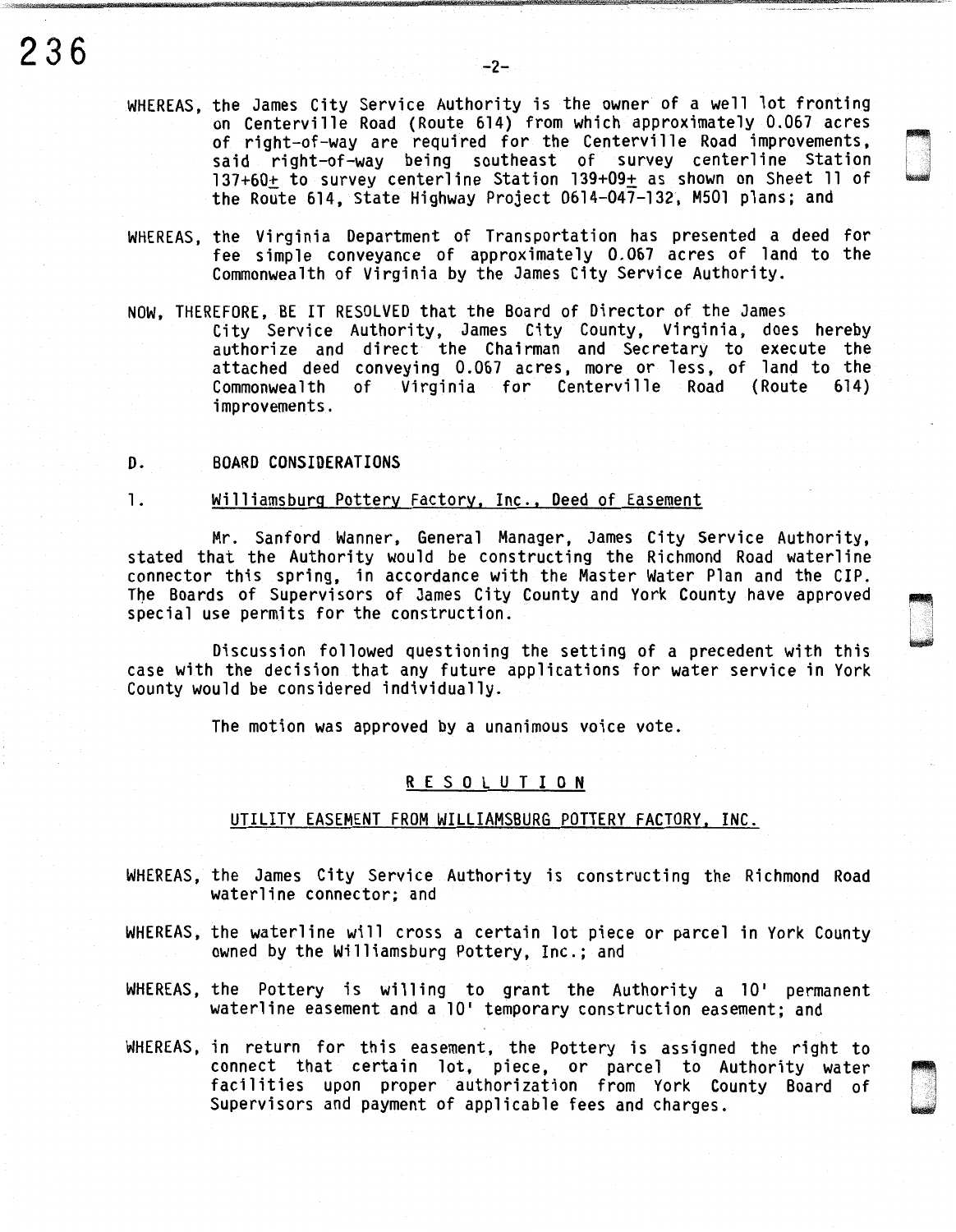NOW, THEREFORE, BE IT RESOLVED that the Board of Directors of the James City Service Authority, James City County, Virginia, hereby authorizes the execution of a deed of easement conveying a 10' permanent easement and a 10' temporary construction easement to the James City Service Authority on and across Williamsburg Pottery, Inc., lands for the purposes of installation and maintenance of a waterline by the Authority.

#### 2. Water Agreement - Ellen Properties

Mr. Wanner stated that Mr. James Ellen, partner of Ellen Properties and owner of the 100,000 gallon elevated storage tank located in Toano adjacent to the GSA Warehouse, offered to deed that tank to the Authority in exchange for certain considerations. Funds were budgeted in the FY 89 CIP for the rehabilitation of the tank and State Department of Health approval to use the tank as part of the Authority water system was received.

Mr. Wanner further stated that the agreement provides the Authority with the water tank, the well lot and a perpetual waterline easement to the tank. The agreement obligates the Authority to remove, upon written request, the existing well facility, provide an additional water connection at no cost to support the warehouse fire suppression system, landscape the tank site, and at such time the Authority no longer has need for the tank, convey the well lot back to Ellen Properties.

Mr. Taylor made a motion to approve the resolution.

The motion was approved by a unanimous voice vote.

#### R E S 0 L U T I 0 N

#### ACQUISITION ELLEN PROPERTIES WATER TANK AND EASEMENT

- WHEREAS, the Board of Directors of the James City Service Authority desires to acquire from Ellen Properties a 100,000 gallon elevated steel water tank, a well lot and all easements that pertain there to; and
- WHEREAS, Ellen Properties a partnership desire certain actions to be completed by the Authority as part of this acquisition.

NOW, THEREFORE, BE IT RESOLVED,

1) that the Board of Directors here by authorizes and directs the Chairman and Secretary of the Board to execute the attached agreement between Ellen Properties and the James City Service Authority transferring the 100,000 gallon elevated steel water tank, the well lot and easement to the Service Authority; and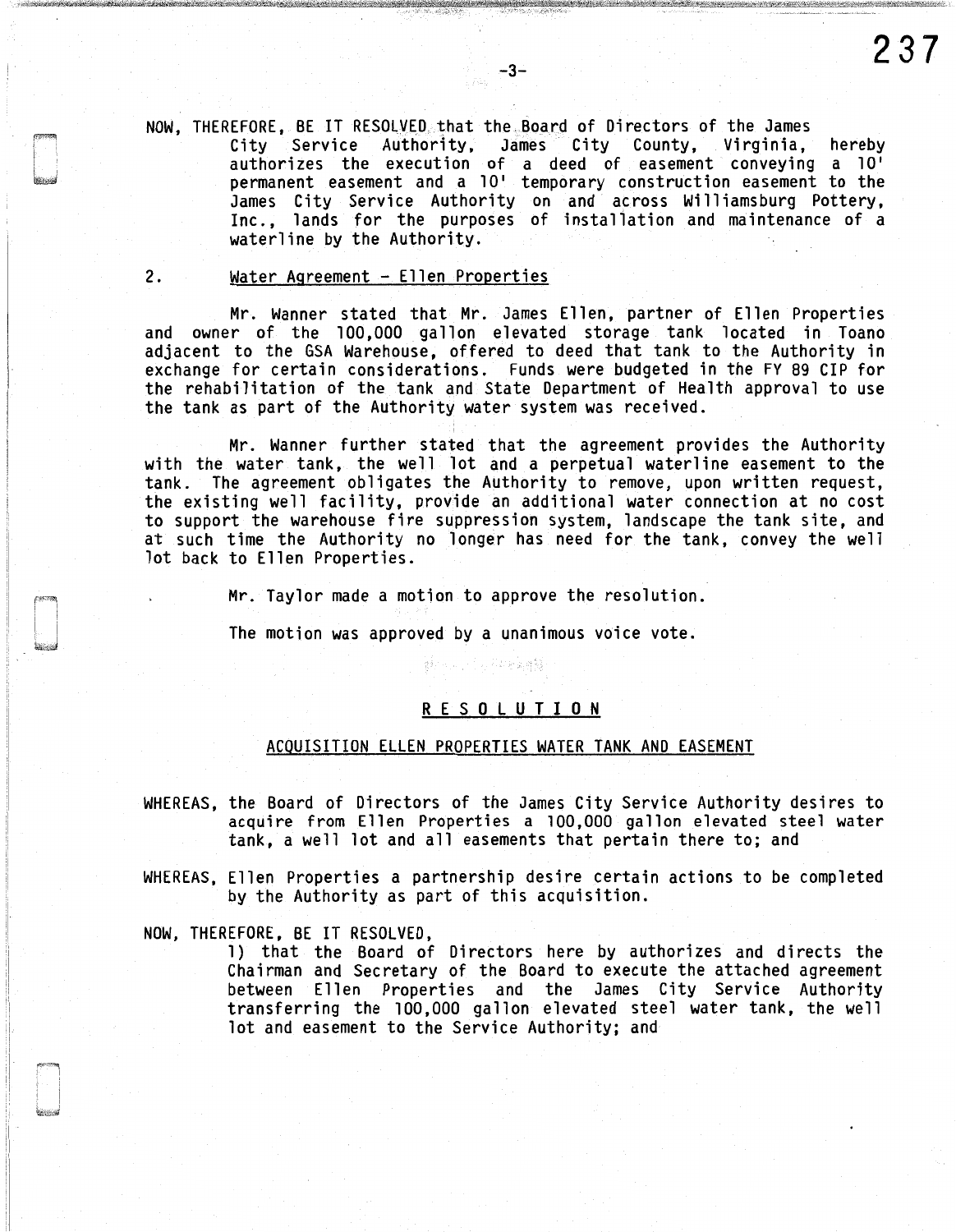2) that the Chairman and Secretary be further authorized to execute all such documents that are necessary to finalize the acquisition of the elevated steel water tank.

E. BOARD REQUESTS AND DIRECTIVES - None

Mr. Taylor made a motion to adjourn.

The motion was approved by a unanimous voice vote.

The Board of Directors adjourned at 1:15 p.m.

D

n under der Stadt und der Frans andere andere der Erika und der Erika und der Erika und der Erika und der Erik<br>Nach

David B. Norman Secretary

0951w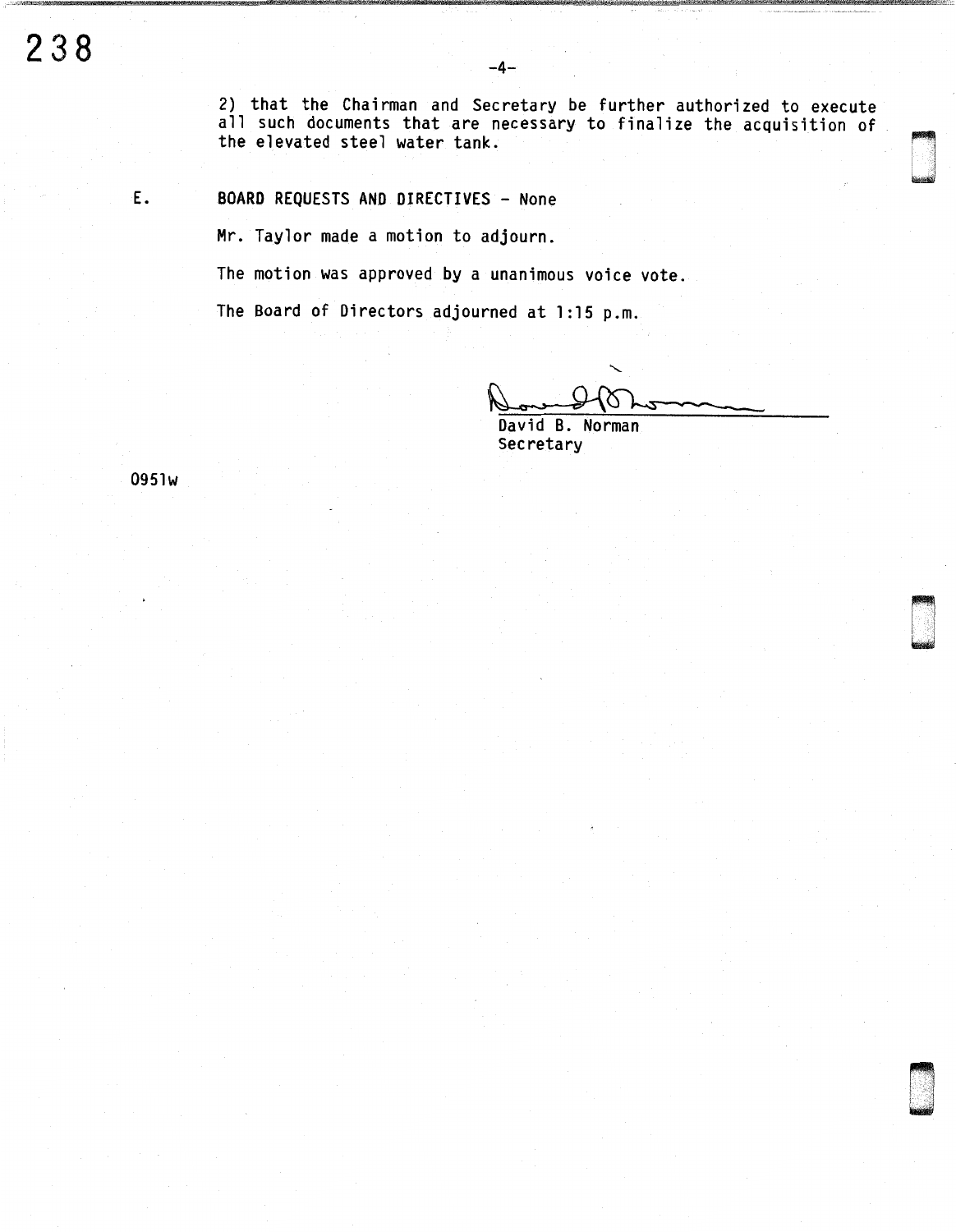## $\degree$  scok  $\ket{435}$  rags  $168$ R/W-16 Corp.

**Revised 2-86** 

Exempted from recordation taxes under Sections 58.1-811(A)(3), 58.1-811(C)(4) and 25-249.

|         |  |                              |  | This Deed, Made this 30 <sup>th</sup> day of March | $\frac{19.69}{ }$ , by and |  |  |
|---------|--|------------------------------|--|----------------------------------------------------|----------------------------|--|--|
| between |  | JAMES CITY SERVICE AUTHORITY |  |                                                    |                            |  |  |

hereinafter designated as Grantor (even though more than one), and the COMMONWEALTH OF VIRGINIA, Grantee:

Witnesseth; In consideration of the sum of  $\frac{1}{2}$  1.00 paid by the grantee to the grantor, receipt of which is hereby acknowledged, the said grantor hereby grants and conveys unto said grantee in fee simple, with general warranty, the land located in Powhatan Magisterial District, in James City County, and described as follows:

Being as shown on Sheet 11 of the plans for Route 614 State Highway Project 0614-047-132. M501, and lying on the southeast (right) side of and adjacent to the existing southeast right of way line of present Route 614 from the lands now or formerly belonging to James City County opposite approximate survey centerline Station 137+60, to the lands now or formerly belonging to County School Board of James City County, Virginia and The School Board of the City of Williamsburg, Virginia opposite approximate Station 139409 and containing 0.067 acre, more or less, land; and being a part of the same land acquired by the grantor from James City County, by deed dated February 1, 1988, and recorded in Deed Book 387, Page 831, in the office of the Clerk of the Circuit Court of James City County.

For a more particular description of the land herein conveyed, reference is made to photo copy of said sheet 11 showing outlined in RED the land conveyed in fee simple, which photo copy is hereto attached as a part of this conveyance and recorded simultaneously herewith in the State Highway Plat Book Number  $P$ age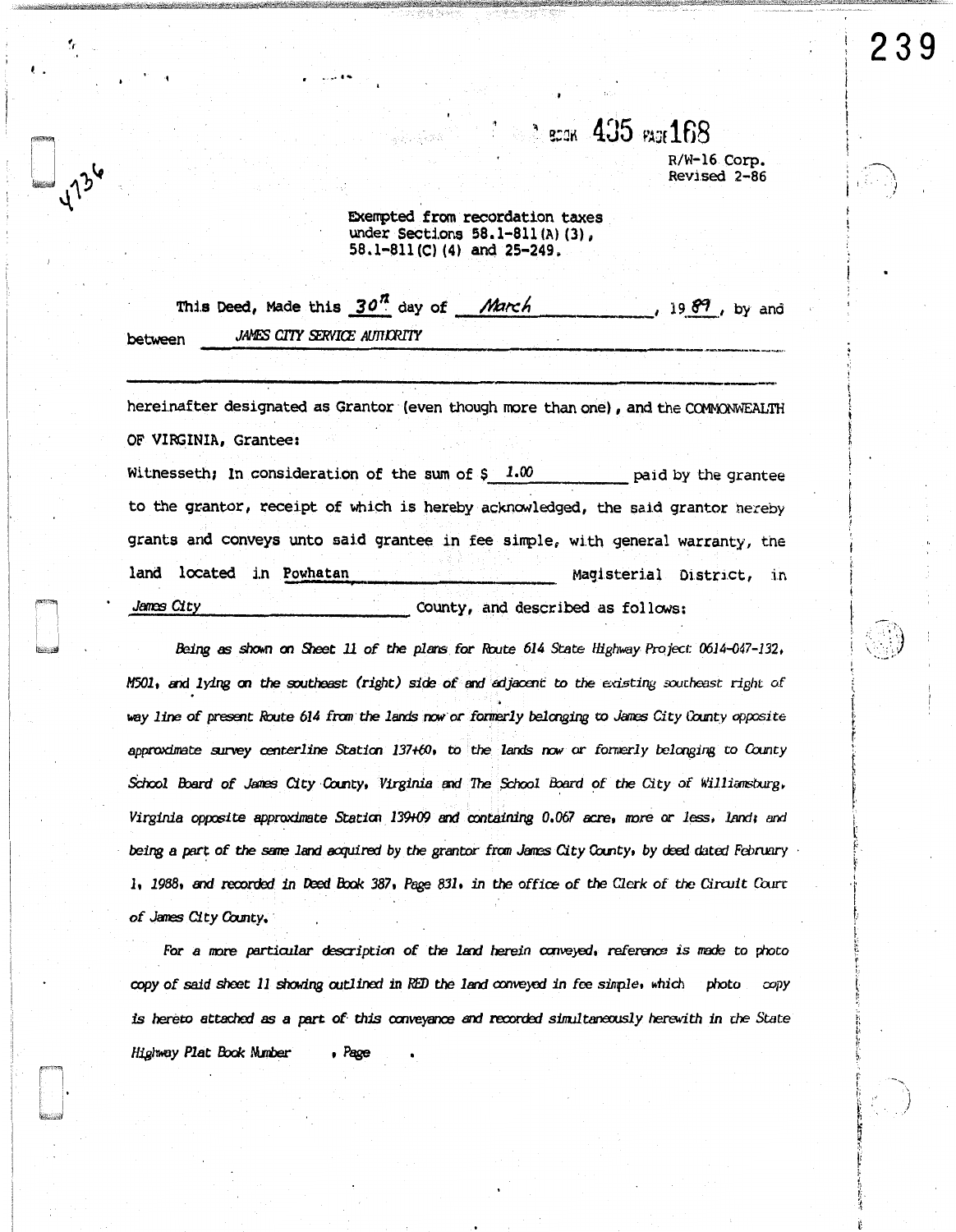# BCOK 435 PASE 169

The grantor by the execution of this instrument acknowledges that the plans for the aforesaid project as they affect its property have been fully explained to its authorized representative.

The said grantor covenants that it is seized of the land in fee simple herein conveyed; that it has the right to convey the said land to the grantee; that it has done no act to encumber the said land; that the grantee shall have quiet possession of the land, free from all encumbrances, and that it will execute such further assurances of the said land as may be requisite.

The said grantor covenants and agrees for itself, it successors and assigns, that the consideration hereinabove mentioned and paid to it shall be in lieu of any and all claims to compensation for land, and for damages, if any, to the remaining lands of the grantor which may result by reason of the use to which the grantee will put the land to be conveyed, including such drainage facilities as may be necessary.

IN TESTIMONY WHEREOF, James City Service Authority has caused this deed to be executed by Themal K. Normint,  $\mu'$  its Chaiman of the Brack said officer being thereunto duly authorized by resolution of its Board of Directors, copy of which is attached hereto, all as of the day, month and year first hereinabove written.

By *Shmoe Knon* 

R/W-16 Corp. **Revised 2-86**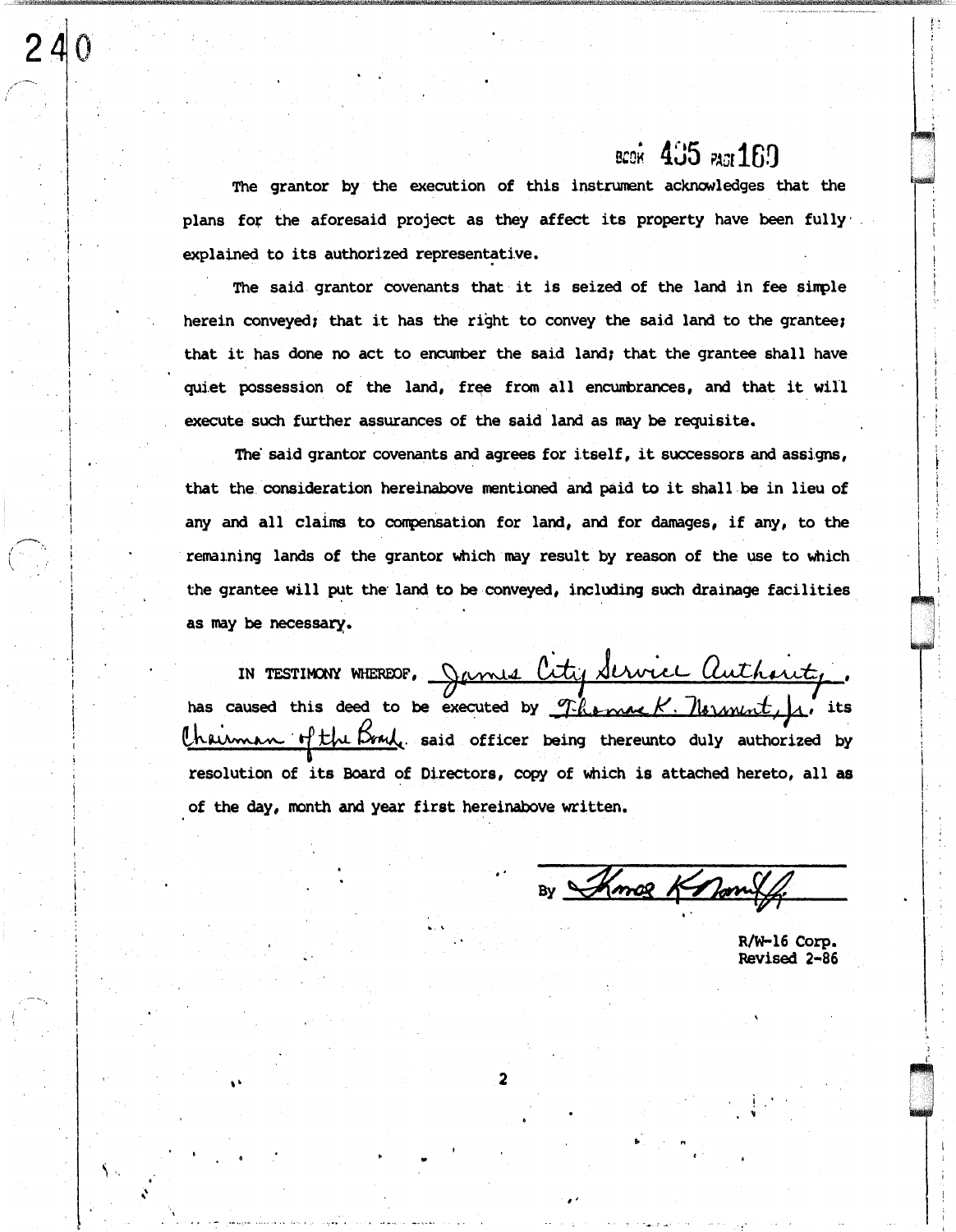всок 435 <sub>РАБЕ</sub> 170

 $\boxed{241}$ 

| STATE OF VIRGINIA,                                                                                                                                                         |  |
|----------------------------------------------------------------------------------------------------------------------------------------------------------------------------|--|
| county of James City<br>, To-wit:                                                                                                                                          |  |
| 1, Mai<br>a Notary Public in and for the                                                                                                                                   |  |
| State of Virginia, at large, do certify that Thomas K. Nermint                                                                                                             |  |
| and<br>, whose names are signed to the foregoing                                                                                                                           |  |
| writing, bearing date on the $3077$ day of <i>March</i><br>1989,                                                                                                           |  |
| have each acknowledged the same before me in the County aforesaid.                                                                                                         |  |
|                                                                                                                                                                            |  |
| My term of office expires $\frac{\mathcal{F}_{\ell}\mu_{\ell}}{\mathcal{F}_{\ell}}$ $\frac{\mathcal{F}_{\ell}}{\mathcal{F}_{\ell}}$ / 993                                  |  |
| Mari L.                                                                                                                                                                    |  |
| Notarv Public                                                                                                                                                              |  |
| VIRGINIA: City of Williamsburg and County of<br>Jamon City, to Wit:<br>In the Clerk's office of the Circuit Court of the                                                   |  |
| City of Williamsburg and County of Jamgs City the<br>$ \alpha$ 3 day of $-M4$ , 1945. This 4<br>R/W-16 Corp.<br>was presented with certificate annexed and<br>Revised 2-86 |  |
| admitted to resident $(2.2)$ o'clock<br>Teate Holono S. Ward, Clerk<br>Mulica Mar                                                                                          |  |
| Duyusay Clerk                                                                                                                                                              |  |

χ

 $\mathcal{L}^{\mathcal{A}}$ 

 $H^{p,p} = 6 \cdot 10^{-26}$ 

 $\overline{\mathbf{3}}$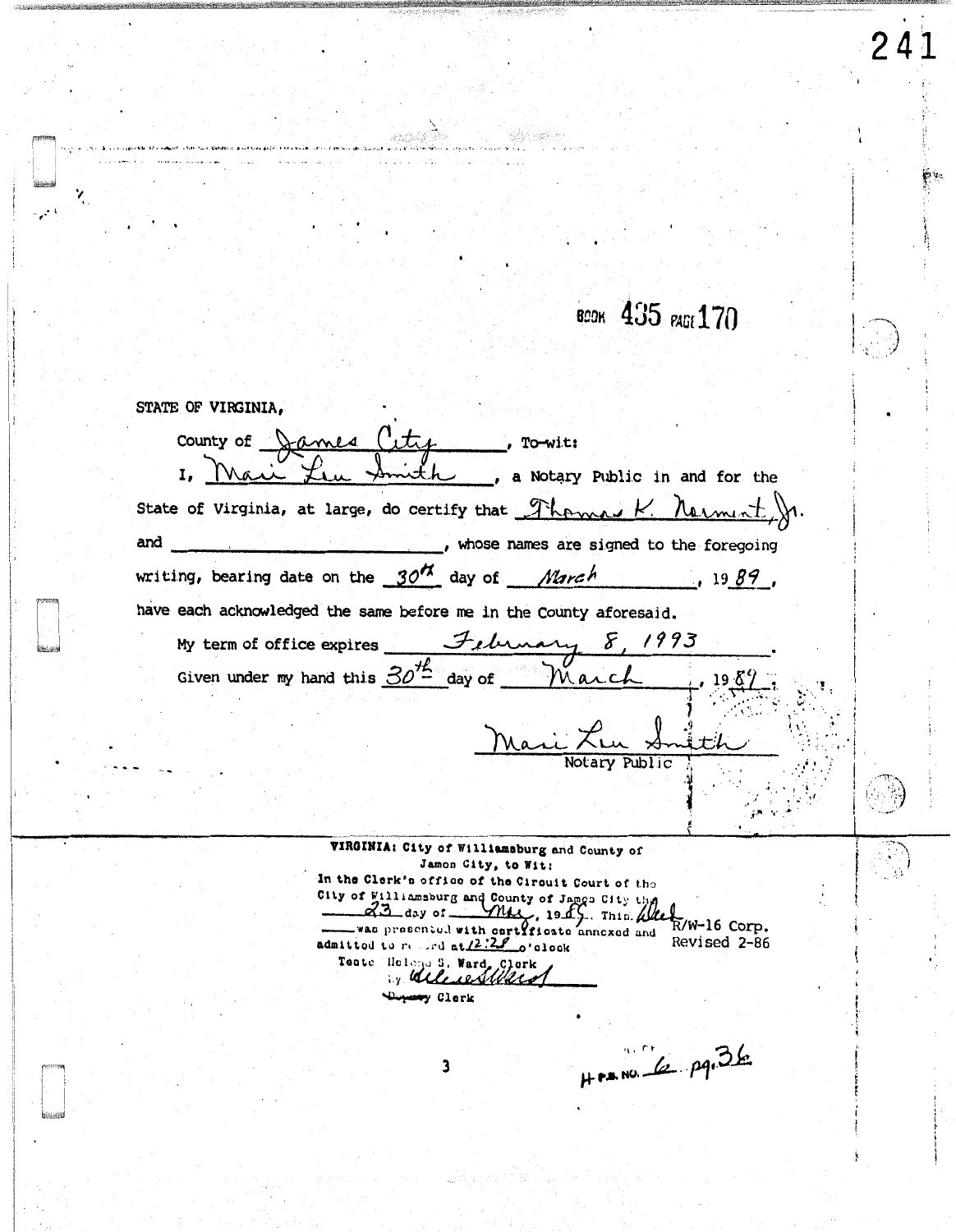242 **THIS DEED made this 3rd day of January, 1989, by and between** ELLEN PROPERTIES, a Virginia general partnership, hereinafter referred to as "GRANTOR", and the JAMES CITY SERVICE AUTHORITY, created by the County of James City, Virginia, organized and existing under the laws of the Commonwealth of Virginia, hereinafter referred to as •GRANTEE",

can<br>can

933<br>D .<br>G .

ri I I -

WITNESSETH: that for and in c'ons1deration of the sum of TEN DOLLARS (\$10.00) cash 1n hand paid, and for other good and valuable consideration, the receipt of which is hereby acknowledged at and before the signing, sealing and delivery of this Deed, the said GRANTOR does hereby GRANT, BARGAIN, and CONVEY, with SPECIAL WARRANTY TITLE, unto the said GRANTEE, the following described property, to wit:

> All that certain lot, piece or parcel of land lying and situate in Stonehouse D1str1ct, James City County, Virginia, shown and designated as: "Elevated water Storage Tank,• containing 0.138 acres on that certain plat entitled: •PLAT OF SURVEY, 0.138 ACRES & 20' EASEMENT FOR CONVEYANCE TO JAHES CITY SERVICE AUTHORITY, JAMES CITY COUNTY, VIRGINIA,• dated December 12, 1988, made by: AES, a professional corporation, Williamsburg, Virginia, which said plat is attached hereto, to be recorded herewith for a more complete description of the property herein conveyed;

> And the Grantor does further grant and convey unto the Grantee, a perpetual easement for drainage, utilites and ingress and egress over, upon, under and across the following described property, to wit:

All that certain lot, piece .or parcel of land lying and situate 1n Stonehouse District, James City County, Virginia, shown and designated as·: "20' Easement for Drainage, Utilities, Ingress & Egress to Tank Site," on that certain plat heretofore described and recorded herewith.

:i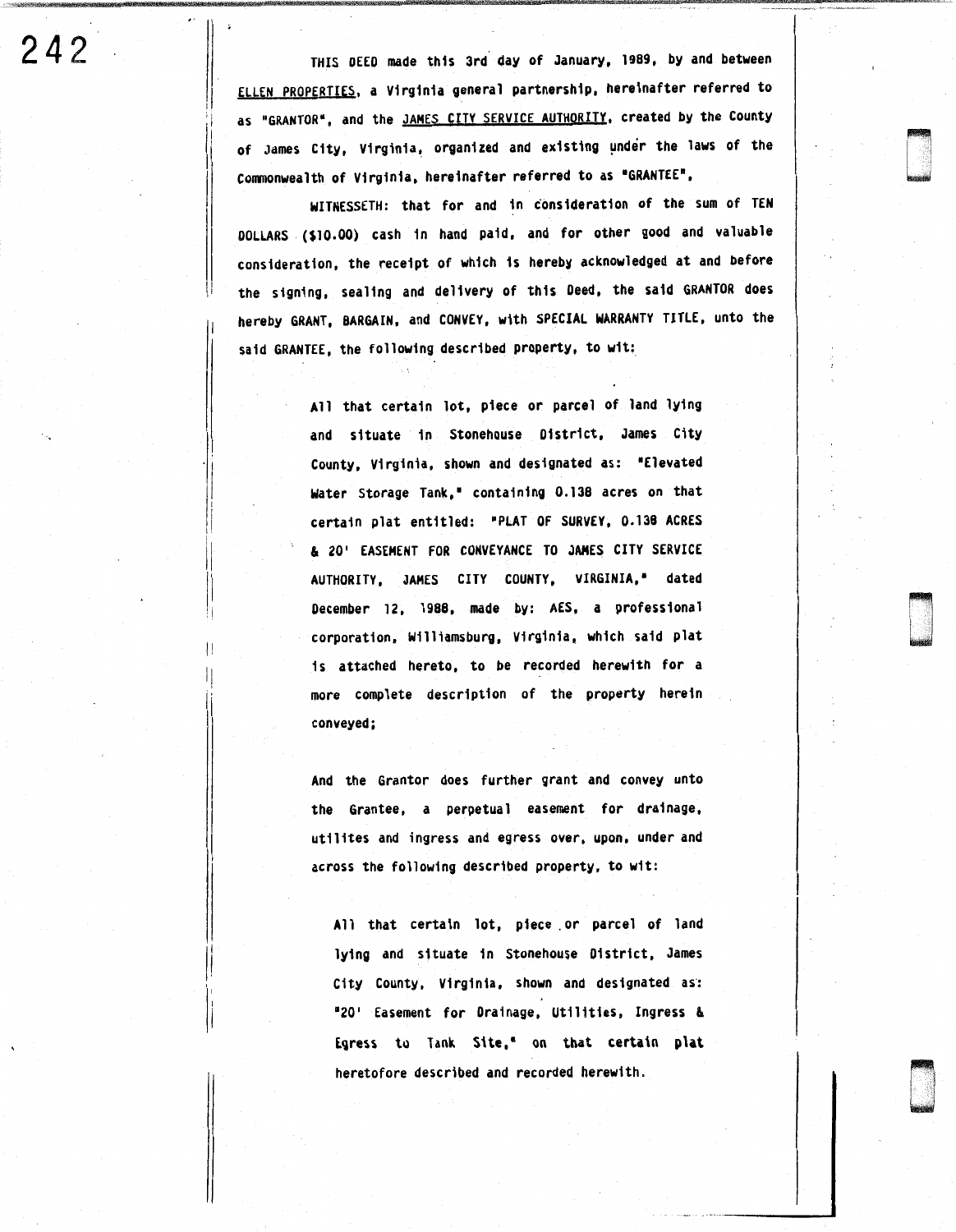Being portions of the same property as that conveyed to the Grantor by Deed dated September 23, 1982 and recorded in Deed Book 226, Page 325.

-2-

448 年15日, 2015年 网络病毒。

WITNESS the following signatures and seals:

 $\mathbf{I}$ 

ELLEN PROPERTIES: famer BY: \_ L (SEAL) BY: Sultage (SEAL)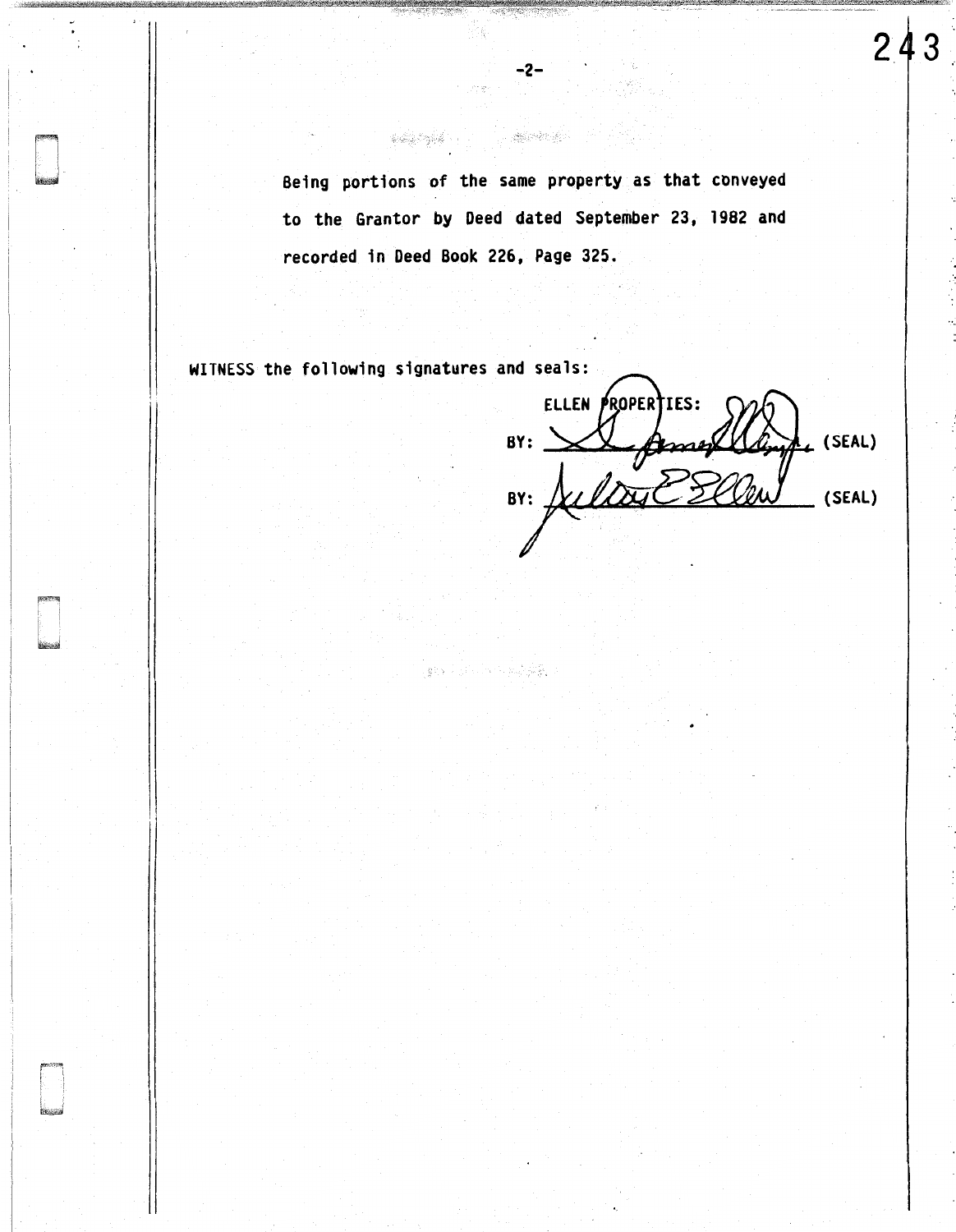STATE OF VIRGINIA

244

CITY/COUNTY OF  $Heprico$  to wit:

jurisdiction aforesaid, do hereby certify that 5. Illess Filen. I. whose name is signed to the foregoing writing bearing date on the 3rd day of January, 1989, has acknowledged the same before me in the jurisdiction aforesaid.

GIVEN under my hand this 2 day of March  $-1989.$ 

The Chiffen

My commission expires on: *Alingest 1991* 

STATE OF VIRGINIA

CITY/COUNTY OF  $Hence$ , to wit:<br>
1. Netrel Criftic ... a Notary Public in and for

the jurisdiction aforesaid, do hereby certify that  $\mathcal{Z}$ elies Elko, whose name is signed to the foregoing writing bearing date on the 3rd day of January, 1987, has acknowledged the same before me in the jurisdiction aforesaid.

GIVEN under my hand this  $\approx$  day of  $M\nu$ 1989.

NOTARY PUBLIC / 124/4

My commission expires on: August